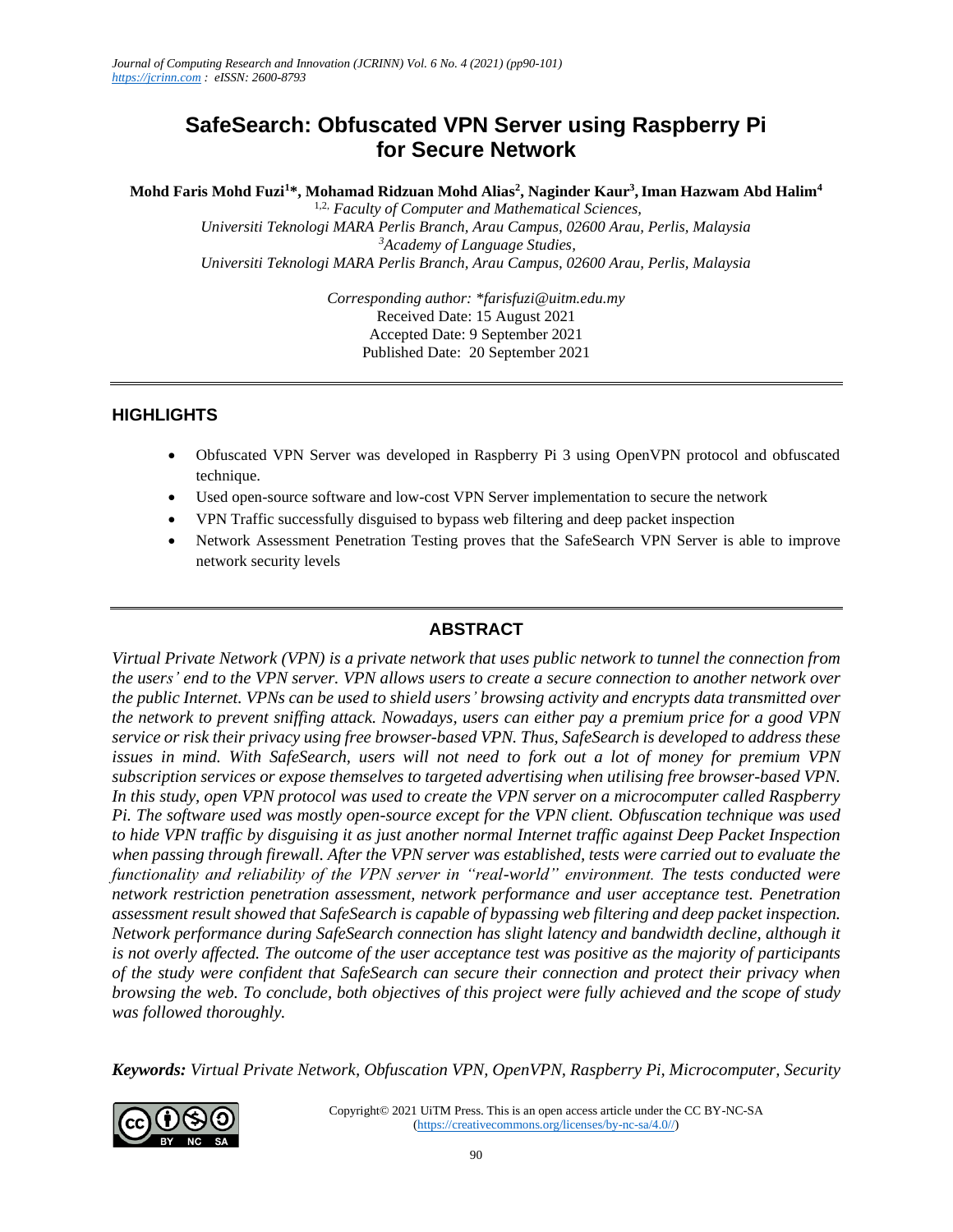# **INTRODUCTION**

Nowadays, public wireless network (Wi-Fi) is rapidly increasing due to the demand of free wireless services. This free Wi-Fi service is available in most public places such as restaurants, hotels, cafes, and airports. However, free Wi-Fi services normally implement lower security measures which use weak encryption and authentication that produce increased risk of attacks for intercepting data (Niitsu, Sakai, & Tezuka, 2019). Although 68.02% of Wi-Fi hotspots use WPA2 which is better in terms of security, they are still vulnerable to brute-force and dictionary attacks. Recently, WPA2 encryption was found to have a severe flaw that allows attackers perform Key Reinstallation Attack (KRACK) to break the encryption (Vanhoef & Piessens, 2017).

When users are connected to the public Wi-Fi, it is difficult to validate correctness of access points and they may be connected to spoofed access points (Niitsu et al., 2019). This can occur if an Evil Twin AP is maliciously placed. As a result, the attacker(s) can do various Man-in-the-Middle (MITM) attacks including eavesdropping, falsification of contents, presenting fake log-on pages for identity theft purposes, and carrying out active attacks on users' devices (Goto, 2019). With the availability and ability of wireless attacking tools such as network scanners, attackers care able to find the most vulnerable wireless networks and plan an attack that can affect a large number of users (Akram, Saeed, & Daud, 2018). One of the popular network scanners, Vistumbler has the functionality to detect and extract information from access points such as SSID, authentication mode, encryption, network type, router manufacturer, and signal strength (Goncharov, Zareshin, Bulychev, & Silnov, 2018). This information will help attackers to launch the attack.

In effort to solve this problem, VPN is used when browsing on public Wi-Fi. The essence of VPN is to build a secure tunnel in the public network using relevant encryption technology. Thus, the data transmission is secure and protected from being sniffed (Xu & Ni, 2020). VPN services such as NordVPN and TunnelBear are very secured but come with a monthly cost. On the other hand, there exist free VPN services, but users are unable to change the port. This is a serious problem because most workplaces will only allow port https (443) and http (80). Above all, these types of VPNs do not use obfuscation technology rendering them useless against Deep Packet Inspection when passing through firewall. Obfuscation technology is used to hide VPN traffic by disguising it as just another normal Internet traffic (Boldt, Kent, & Herpers, 2020). This paper implements VPN server named SafeSearch that encompasses a small Raspberry pi microcomputer installed with OpenVPN that uses home Internet setup. This will allow users access to their own VPN Server which will effectively eliminate steep monthly cost for a viable VPN service. By greenlighting this project, users will be able to connect to their VPN anywhere, anytime on any public Wi-Fi.

# **LITERATURE REVIEW**

## **Virtual Private Network**

VPN is a service which provides secure web access by privately routing your connection through a VPN server and hiding the client's online actions. The VPN software will encrypt the data, even before an Internet Service Provider (ISP) or the public Wi-Fi provider sees it. The data then goes to the VPN, and from the VPN server to the client's online destination. There are four core technologies in VPN which are tunnelling, encryption, identity authentication and key exchange management (Xu et al., 2020). VPN protocols define how the service handles data transmission over a VPN. The most common protocols are Point-To-Point Tunnelling Protocol (PPTP), Layer 2 Tunnelling Protocol (L2TP), Secure Socket Tunnelling Protocol (SSTP), Internet Key Exchange, Version 2 (IKEV2), and OpenVPN (Jaha, 2015). OpenVPN takes the best in the above protocols and does away with most of the flaws. It is based on

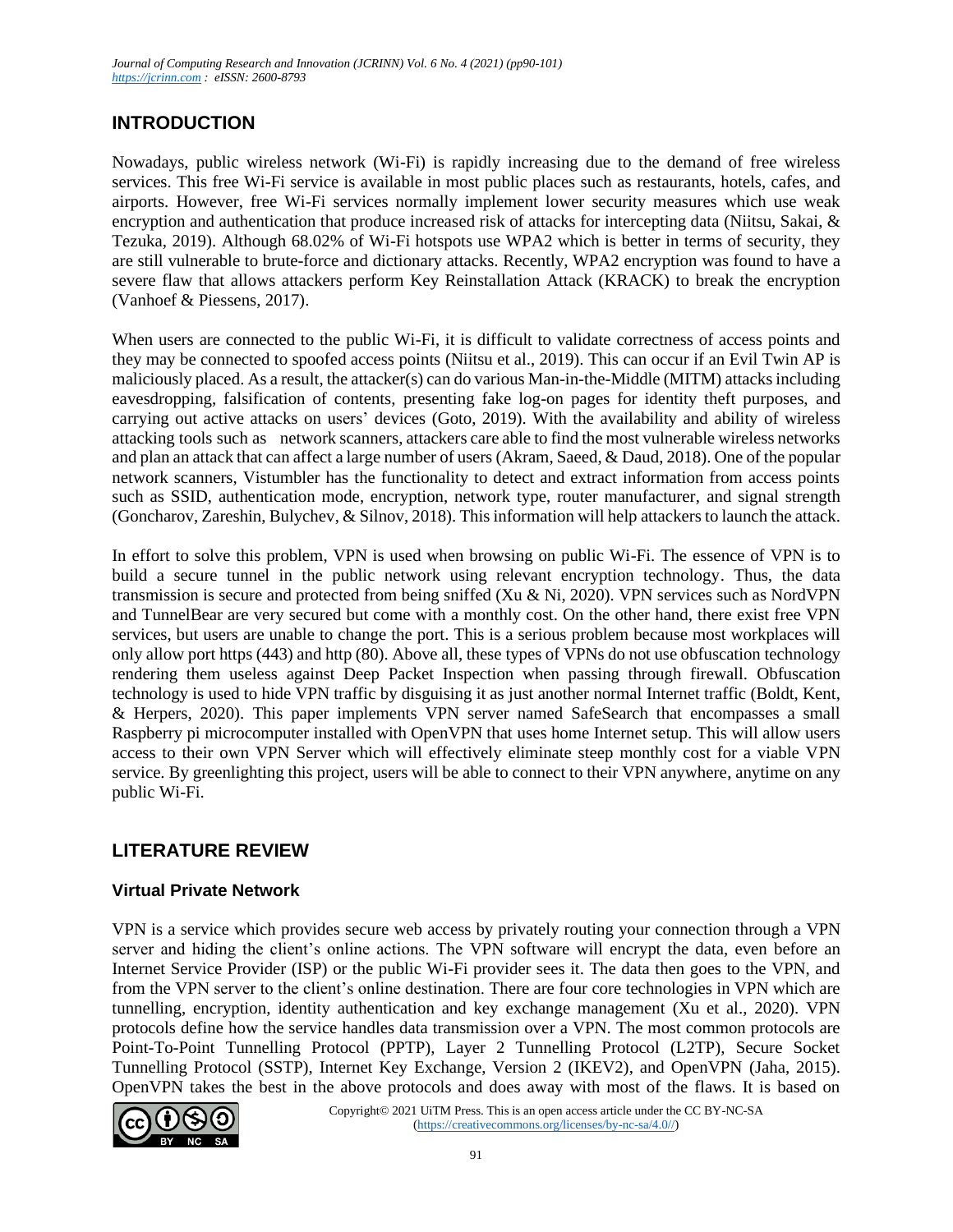SSL/TLS protocol, and is an open-source project, which means that it is constantly being improved by hundreds of developers (Aung & Thein, 2020). It secures the connection by using keys that are known only by the two participating parties on either end of the transmission.

## **VPN Obfuscation Technique**

Obfuscation is a technique used in 'Stealth VPN' which is simply a VPN server or protocol that can disguise VPN traffic as regular web traffic, even when subjected to deep packet inspection by the network administrator or firewall (Bodis, 2017). A stealth VPN is designed to be difficult to detect by firewalls and applications intended to block VPN traffic. VPN-blocking firewalls are common in countries that restrict or censor access to the Internet.

The way Stealth VPN works is it starts with a regular OpenVPN encrypted data. A typical OpenVPN data packet consists of two parts: 1) the header that contains packet identification and routing information, and 2) the payload which contains encrypted portion of the data packet, which will be forwarded by the VPN server to the correct web address (Aung et al., 2020). The stealth VPN then uses Obfuscation technique to remove all meta data from the packet header that identifies the data as belonging to a VPN protocol. Since the source packet has been obfuscated, the final step is for the stealth VPN to cloak it as regular HTTPS encrypted web traffic. The OpenVPN data packet is wrapped inside a second layer encryption, using SSL or TLS protocol which is the same encryption used by HTTPS. The data is then assigned to port 443, also known as HTTPS. With these two steps, the data packet is virtually indistinguishable from regular https data and is nearly impossible to block. In this research, Obsf64 has been chosen. It has the capability to disguise flow signatures by offering protection against some protocol such as deep packet inspection and fingerprint attacks (Boldt et al., 2020).

## **Related Works**

Taib et al. (2020) implemented a VPN with Pi-Hole and Intrusion Prevention System (IPS) using Raspberry Pi to secure the network. The researchers named the project VPiSec where the system was developed using OpenVPN protocol and Pi-Hole application to block any known tracking Domain Name System (DNS) and advertising domain. This project also implemented Intrusion Prevention System (IPS) to prevent the brute force attack. The network performance had no significant difference while the users were connected to the VPN.

Taib et al. (2020) also developed an integrated tool that implemented OpenVPN protocol, DNS blocker and Intrusion Detection System (IDS) known as NetGuard. The researchers used Raspberry Pi to develop the system. OpenVPN was used as the protocol to provide the security and encryption for the network traffic while DNS blocker prevented unwanted advertisements. The researchers provided data that confirmed that the respondents were satisfied with the network performance and security during their connections using this system.

Pooja, Akansha, and Anurag (2018) developed their project Secure VPN Server deployed on Raspberry Pi. They conducted their research on public Wi-Fi security and concluded that users who used public Wi-Fi risk their privacy being intruded by unauthorised individuals. In accordance with the problem stated above, the researchers decided to implement a VPN Server into the Raspberry Pi. The project established the connection between VPN Server on Raspberry Pi and VPN client to provide multiple layers of protections. Once VPN session was established, the researchers implemented VPN authentication mechanism by incorporating three layers of verification. Finally, the project aimed at portability, is fully deployed on a

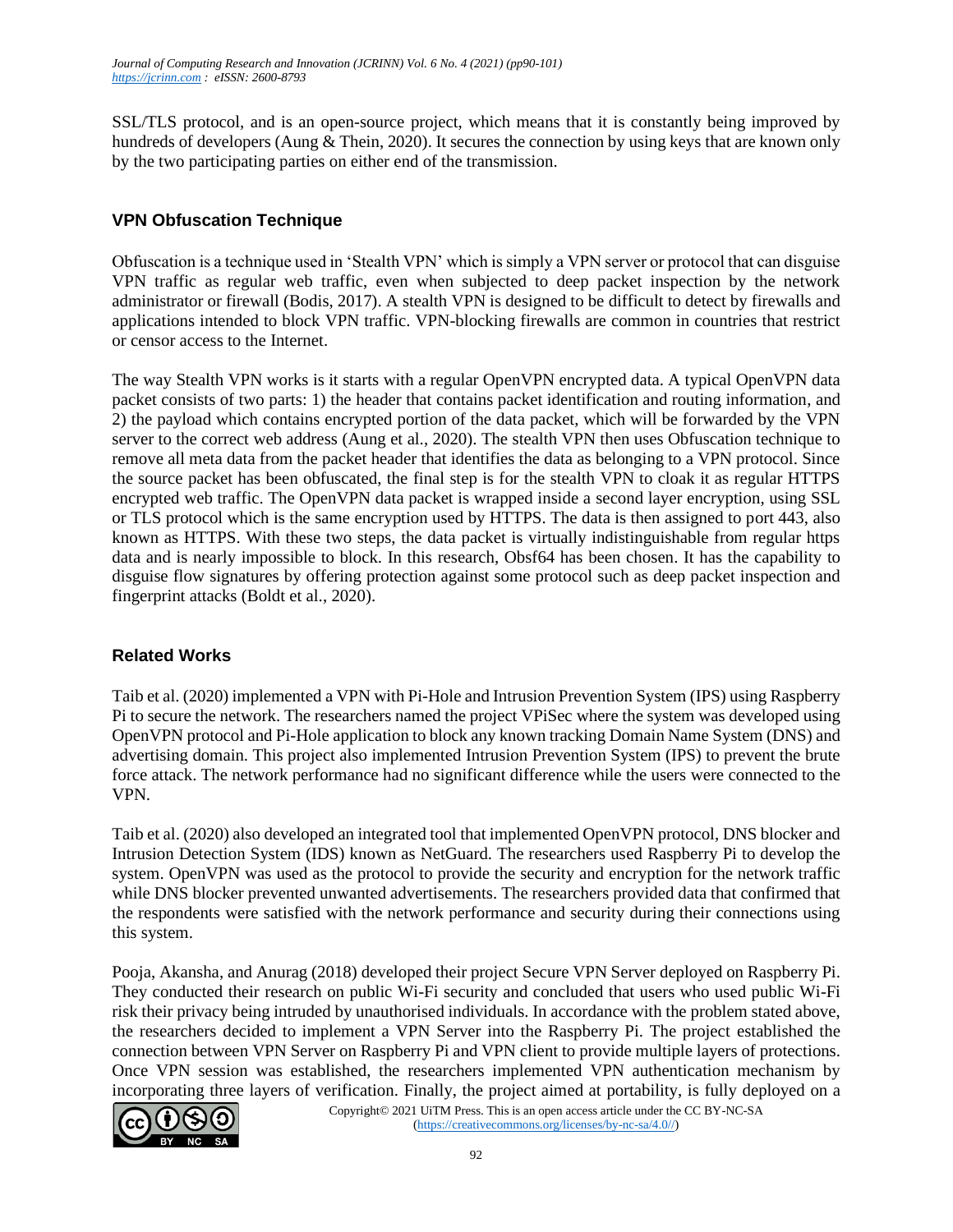Raspberry Pi environment. This enables the system to become extremely portable, reusable and user friendly.

# **METHODOLOGY**

This research methodology has several phases which include analysis requirements, design and implementation, testing, and result analysis. During Requirement Analysis, all required hardware and software for the project were determined. Table 1 and Table 2 show details of the hardware and software requirements.

| No.           | <b>Item</b>        | Description                                            |  |  |
|---------------|--------------------|--------------------------------------------------------|--|--|
|               |                    | Acts as a VPN server.                                  |  |  |
|               | Raspberry Pi $3B+$ | Used to implement all the networking features required |  |  |
|               |                    | for this project                                       |  |  |
|               | CAT 6 Ethernet     | Provides a stable Internet connection to the Raspberry |  |  |
| 2             | Cable              | Pi                                                     |  |  |
| $\mathcal{R}$ | Micro SD card      | Used as a storage device on the Raspberry Pi           |  |  |
| 4             |                    | Used to configure routers and Raspberry Pi.            |  |  |
|               | Laptop             | Also used to connect to the VPN when it is operational |  |  |
| 5             |                    | Used for networking purposes such as DDNS and          |  |  |
|               | Router             | packet forwarding.                                     |  |  |
|               |                    | Connects the VPN server to the world wide web.         |  |  |

**Table 1:** Hardware Requirements

### **Table 2:** Software Requirements

| No. | Item                     | Description                                                   |  |  |
|-----|--------------------------|---------------------------------------------------------------|--|--|
|     | PuTTy                    | SSH client interfacing software                               |  |  |
| 2   | VNC Server and<br>Client | Remote access software                                        |  |  |
| 3   | OpenVPN                  | Open-source VPN protocol                                      |  |  |
|     | Obfuscation<br>Proxy     | Disguises traffic to bypass firewall                          |  |  |
| 5   | Raspbian                 | The operating system used on the Raspberry Pi                 |  |  |
| 7   | Viscosity                | An OpenVPN client for users to connect to their VPN<br>server |  |  |
| 8   | Iperf                    | Network performance analysis tool                             |  |  |

From the tables above, it can be seen that all the components were assembled to create a microcomputer server. In this project, Raspberry Pi 3 (RPi3) Model B+ was used because it can boast a quad core processor clocked at 1.4Ghz and with 1GB of RAM. This device is more than enough to handle OpenVPN and supports an ethernet port with speeds up to 300 Mbps which is vital for OpenVPN server operation. Furthermore, headless setup is easier on RPi3 compared to its predecessor which is the Raspberry Pi Zero

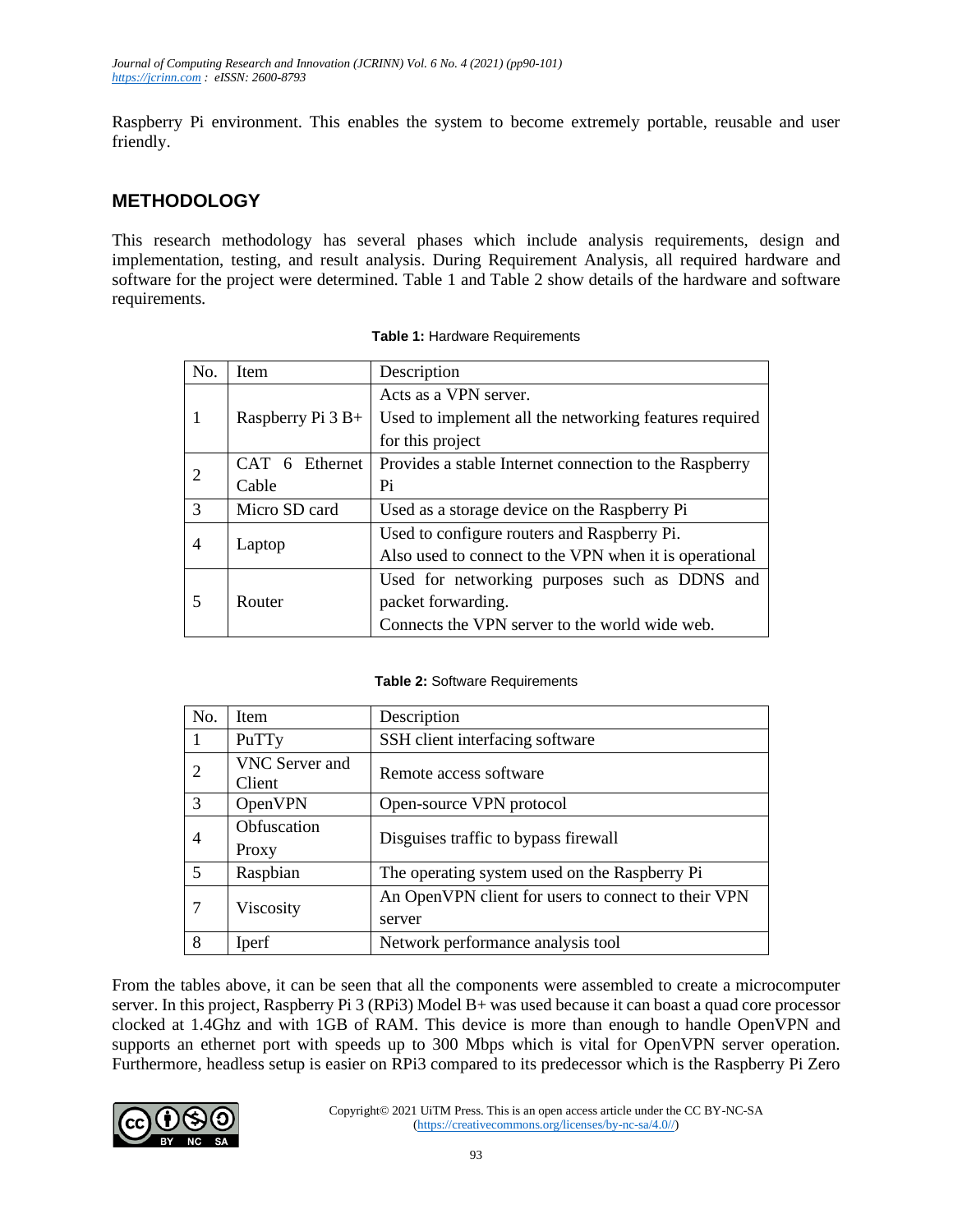due to the presence of an ethernet port. A headless interface was possible due to Raspbian pre-installed with a VNC server.

A router is needed because the VPN server must be remotely accessed through the Internet. Figure 1 displays the system architecture design for this project. Users can access the OpenVPN server by using Viscosity, OpenVPN client software. The OpenVPN client will create a tunnel through the network so that encrypted and obfuscated packet can pass through until it reaches the OpenVPN server network. The packet will then be port forwarded to the VPN server itself and reach the desired website on the Internet.



**Figure 1:** System Architecture

The process of installing OpenVPN in the Raspberry Pi 3 to create VPN Server started by using a shell script downloaded from the Linux repositories. After the installation was completed, an "ovpn" file was generated which contained all the necessary information that can be imported into a VPN client. Then, the VPN Server was successfully setup on our local network to bypass network restrictions on public networks.

Next, obfuscation proxy had to be installed in VPN Server. In this project, a software called Obfs4 was used. Obfs4 is a scrambling proxy that can disguise the user's Internet traffic and resembles a noise. Manin-the-middle attacks were rendered inactive (useless), and it was not possible for perpetrators to spy on the user's online activity. Furthermore, content blocking or filtering could easily be bypassed because Firewall Deep Packet Inspection outright ignored noise signals during the connection using obfuscation proxy.

Figure 2 shows the step to install Obfs4 alongside Figure 3 and Figure 4 which shows the configuration for which the proxy will listen for new connections. After all the steps were accomplished, Figure 5 shows an example of the cert KEY.

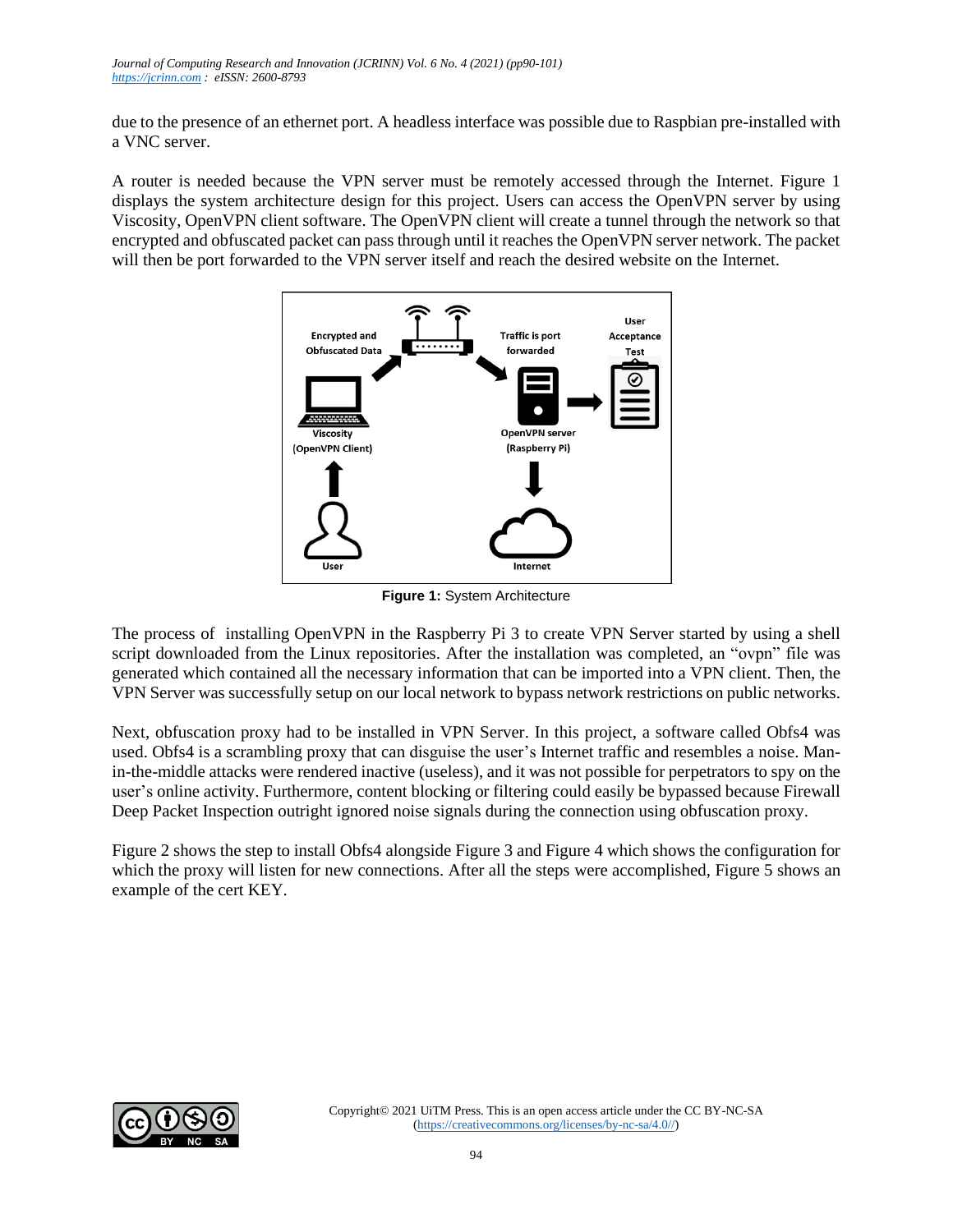| apt-get update && apt-get install obfs4proxy                      |  |  |  |  |  |
|-------------------------------------------------------------------|--|--|--|--|--|
| sudo mkdir -p /var/lib/tor/pt state/obfs4                         |  |  |  |  |  |
| sudo nano /var/lib/tor/pt state/obfs4/obfs4.config                |  |  |  |  |  |
| *Configuration file* (listing 4.5)                                |  |  |  |  |  |
| sudo nano /etc/systemd/system/obfs4proxy.service                  |  |  |  |  |  |
| "SystemD service file" (listing 4.6)                              |  |  |  |  |  |
| sudo systemctl start obfs4proxysudo systemctl enable obfs4proxy   |  |  |  |  |  |
| cat/var/lib/tor/pt state/obfs4/obfs4 bridgeline.txt (listing 4.7) |  |  |  |  |  |
| sudo nano /var/lib/tor/pt state/obfs4/obfs4 bridgeline.txt        |  |  |  |  |  |
|                                                                   |  |  |  |  |  |

### **Figure 2:** Obfs4 Installation Steps

TOR PT MANAGED TRANSPORT VER=1 TOR\_PT\_STATE\_LOCATION=/var/lib/tor/pt\_state/obfs4 TOR\_PT\_SERVER\_TRANSPORTS=obfs4 TOR PT SERVER BINDADDR=obfs4-0.0.0.0:444 TOR PT ORPORT=127.0.0.1:443

[Unit]Description=Obfsproxy Server [Service]EnvironmentFile=/var/lib/tor/pt state/obfs4/obfs4.configExecStar t=/usr/bin/obfs4proxy -enableLogging true -logLevelStr INFO [Install]WantedBy=multi-user.target

**Figure 3:** Obfs4 Proxy Configuration **Figure 4:** Obfs4 Listening to the New Connection

| # obfs4 torrc client bridge line                                                                       |  |  |  |  |  |
|--------------------------------------------------------------------------------------------------------|--|--|--|--|--|
| #                                                                                                      |  |  |  |  |  |
| # this file is an automatically generated bridge line based on                                         |  |  |  |  |  |
| # the current obfs4proxy configuration. EDITING IT WILL HAVE                                           |  |  |  |  |  |
| # NO EFFECT.                                                                                           |  |  |  |  |  |
| #                                                                                                      |  |  |  |  |  |
| # Before distributing this Bridge, edit the placeholder fields                                         |  |  |  |  |  |
| $#$ to contain the actual values:                                                                      |  |  |  |  |  |
| #<br>$\langle$ The public IP address of your obfs4 bridge.                                             |  |  |  |  |  |
| #<br>$\leq$ PORT $>$<br>- The TCP/IP port of your obfs4 bridge.                                        |  |  |  |  |  |
| #<br><fingerprint> - The bridge's fingerprint</fingerprint>                                            |  |  |  |  |  |
|                                                                                                        |  |  |  |  |  |
| Bridge obfs4 <ip address="">:<port> <fingerprint> cert=<your< td=""></your<></fingerprint></port></ip> |  |  |  |  |  |
| $CERT$ iat-mode=0                                                                                      |  |  |  |  |  |

**Figure 5:** Obfs4 Certification Key

After setting up a VPN server, the connectivity was tested using a VPN client software. In this project, Viscosity software was used as VPN client because it has obfuscation functionality. Viscosity is an OpenVPN client which is supported on Windows and Mac operating systems. Viscosity provides user friendly interface for creating, editing, and controlling VPN connections. Thus, it is easy for users new to VPNs to get started because of its clean and clear interface that simplifies menu such as creating, configuring, or importing VPN connections. Viscosity also caters for power and expert users by allowing full control over VPN connections, powerful routing options, custom scripts, and has the ability to use obfuscator as a transport method. VPN clients with obfuscation transport method are more secured and can bypass firewall.

## **TESTING AND RESULT ANALYSIS**

Several tests were conducted throughout the project to ascertain the viability of SafeSearch when used on a public network. These three tests were network restriction penetration assessment, VPN server network performance and user acceptance test.

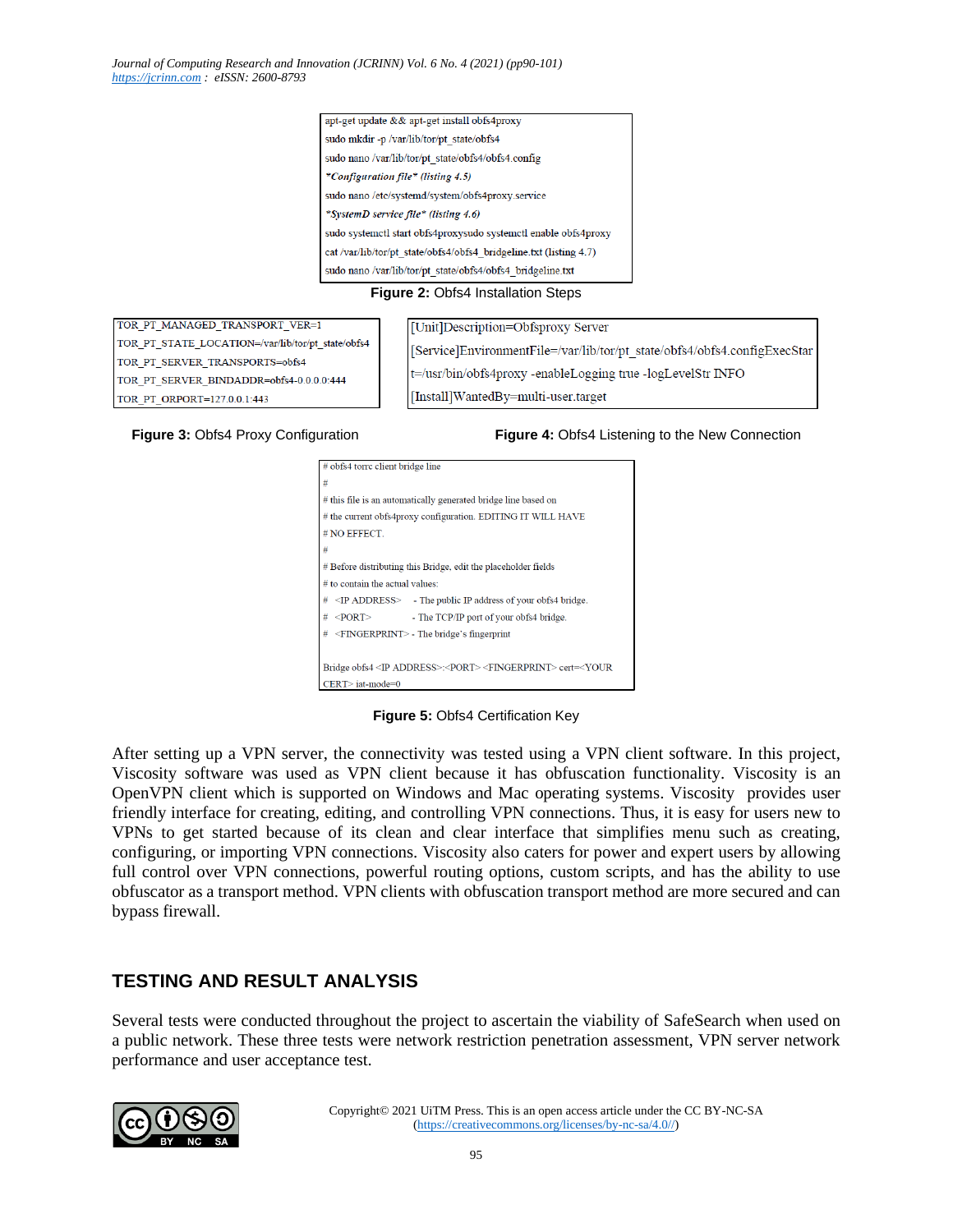### **Network Restriction Penetration Assessment**

VPNs are effective at securing a way to bypass geo-blocking and censorship, but government institutions and corporations that seek to control Internet access are always one step ahead. Various Anti-VPN technologies can detect and block VPN users from websites and local networks that violate the country's laws and regulations. This assessment was carried out to evaluate how effective SafeSearch is at penetrating network restrictions, where the results were obtained through passive observation.

The test carried out was simply a passive observation. In this case, the test was carried out at UiTM Perlis Branch, Arau campus. This test required the user to access a blocked website in the web browser for example, a torrent website. Then user had to connect to the VPN server and reload the page. If the website was accessible, the VPN worked. This meant that web filtering and deep packet inspection was easily bypassed.

Moving on to port blocking, users can simply try to torrent files through peer-to-peer connection. If torrent connections worked, the VPN can bypass port blocking. In the case of strict NAT, this can be tested through hosting online games. If the user could successfully host a game server, the test was a success. Finally, the user could check if the IP is blacklisted using a website called "Whatismyipaddress.com" and navigate through the website to find the IP blacklist check tool. Table 3 and Table 4 show the assessment score guideline alongside the network penetration test results.

### **Table 3:** Assessment Score Guideline

| Score Value | <b>Score Meaning</b> |
|-------------|----------------------|
|             | Poor                 |
|             | Average              |
|             | Excellent            |

### **Table 4:** Network Penetration Test Result

| Obstructions.      | Description                                 | Score                       |  |  |  |
|--------------------|---------------------------------------------|-----------------------------|--|--|--|
|                    |                                             | $(1-3)$                     |  |  |  |
| Web filtering      | A proxy firewall may block certain          | 3                           |  |  |  |
|                    | websites based on category tags.            |                             |  |  |  |
|                    | Routers can allow only specific port to     |                             |  |  |  |
| Port blocking      | be forwarded, blocked ports will drop       | 3                           |  |  |  |
|                    | the packet.                                 |                             |  |  |  |
|                    | Deep packet inspection can drop a           |                             |  |  |  |
| Deep packet        | packet on the fly if it determines that the | 3                           |  |  |  |
| inspection         | packet is going to a blocked destination    |                             |  |  |  |
|                    | address.                                    |                             |  |  |  |
|                    | Specifically, for hosted game servers       |                             |  |  |  |
| <b>Strict NAT</b>  | Players from outside the LAN will not       | $\mathcal{D}_{\mathcal{L}}$ |  |  |  |
|                    | be able to join the server.                 |                             |  |  |  |
|                    | Certain ranges of IP addresses are          | 1                           |  |  |  |
| IP block           | blocked from a web server.                  |                             |  |  |  |
| <b>Total Score</b> |                                             | 12/15                       |  |  |  |

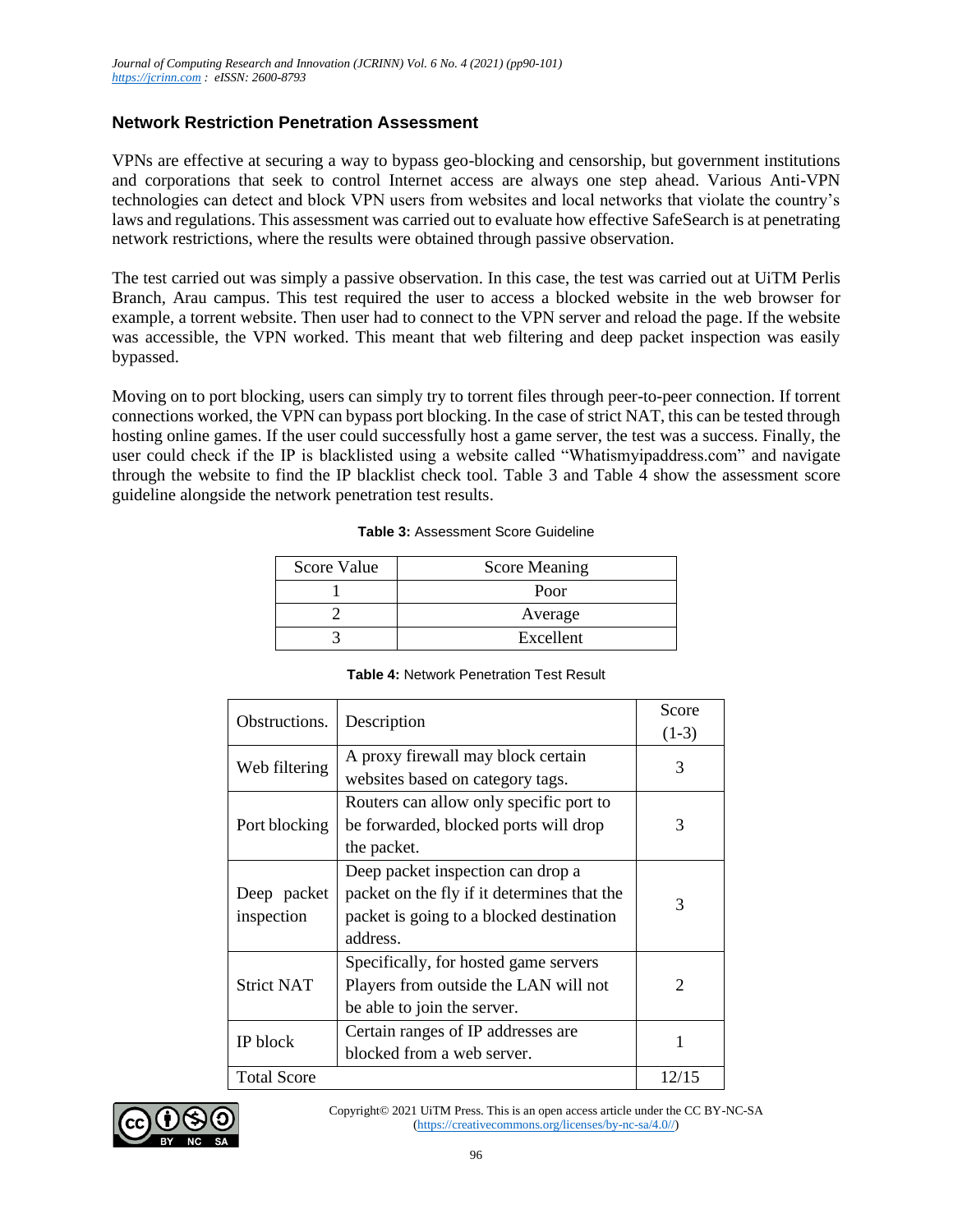### **VPN Server Network Performance Assessment**

Latency is a term used when delay happens in data communication over a network. It is time interval between the user's request and server response (Kwon, 2015). There are many factors that affect latency. Transmission mediums such as WAN or fiber optic cables have limitations that can affect latency simply due to their nature. Different routers have different approaches to analyse the header information of routed packets as well as in some cases, add additional information. Every hop a packet taken from router to router increases latency. Additionally, distance can also affect latency because of light propagation speeds in fiber optic cables. High latency creates bottlenecks in any network communication. The VPN Server performance was measured based on a single VPN server and all the clients can only communicate with this server tunnel (Wu & Xiao, 2019).

This assessment was carried out to measure the latency when a user browsed the web with a VPN and without a VPN. Three websites each hosted at different countries were visited to test the latency. The tools used for this testing was Azure Latency Test. Readings were taken three times every 60 seconds to calculate the average. Table 5 shows the result of the latency assessment and Figure 6 shows the graph of average latency in different countries.

| <b>Test</b>    | Latency (ms) |     |            |                |            |                |
|----------------|--------------|-----|------------|----------------|------------|----------------|
| every          | Singapore    |     | UK         |                | US         |                |
| 60             | With         | No  | With       | N <sub>0</sub> | With       | N <sub>0</sub> |
| seconds.       | <b>VPN</b>   | VPN | <b>VPN</b> | <b>VPN</b>     | <b>VPN</b> | <b>VPN</b>     |
|                | 54           | 33  | 211        | 186            | 293        | 248            |
| $\overline{2}$ | 52           | 29  | 214        | 188            | 310        | 240            |
| 3              | 60           | 37  | 219        | 189            | 285        | 256            |
| Average        | 55           | 33  | 215        | 187            | 296        | 248            |
|                |              |     |            |                |            |                |

|  | <b>Table 5: Network Penetration Test Results</b> |
|--|--------------------------------------------------|
|  |                                                  |





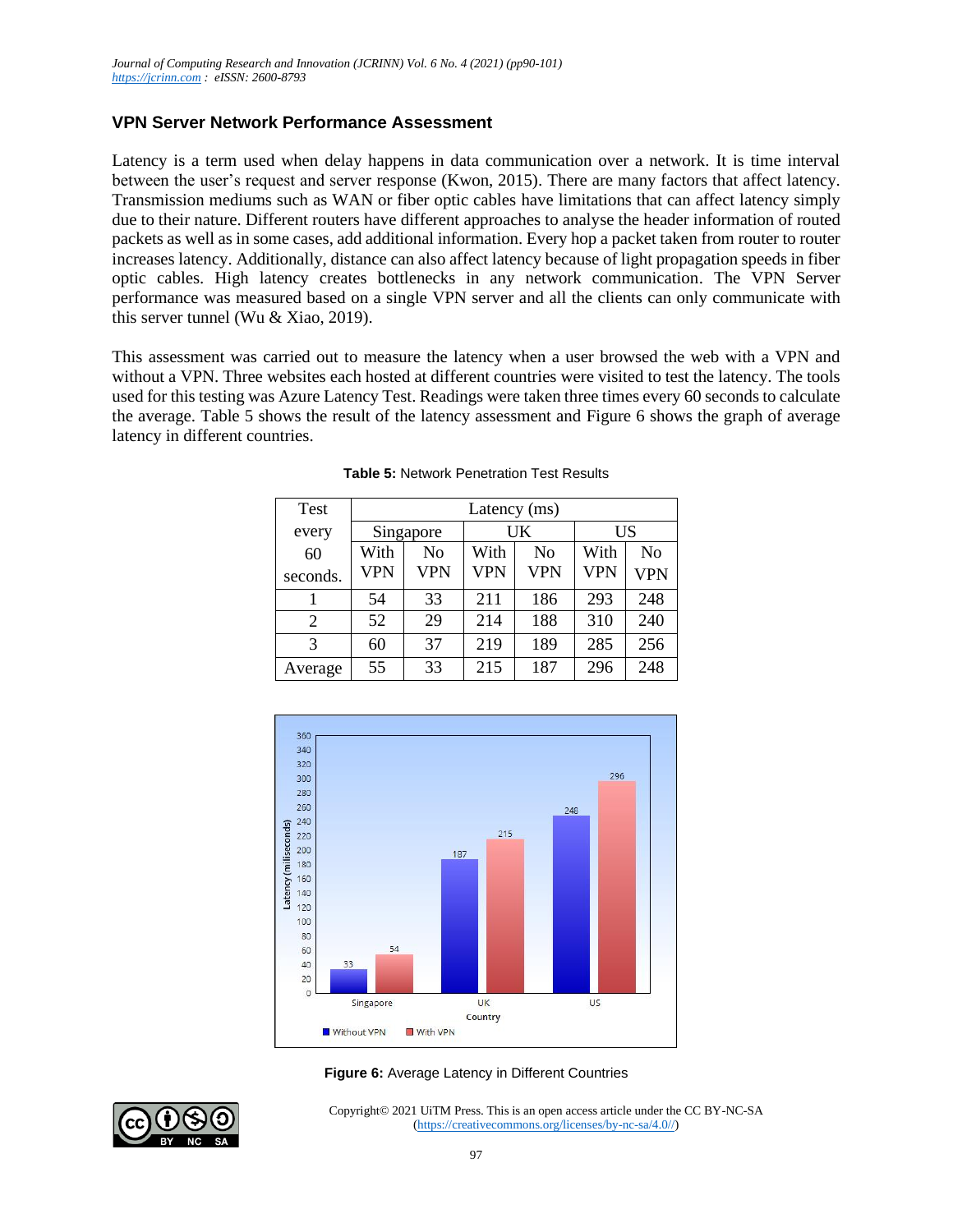Based on the graph above, the average latency increases when users tunnel their connection through a VPN server. One of the principal causes of network latency is distance, therefore the farther the client is from the server, the higher the latency. Therefore, latency in countries such as the UK and the US is higher. Distance coupled with the VPN server alongside the processes performed by the obfuscation proxy to hide traffic will also slightly increase latency. Although higher latency has a negative effect on a user's experience, it is a necessary trade-off to ensure their privacy is not intruded upon.

Bandwidth describes the maximum data transfer rate of a network or an Internet connection. It measures how much data can be sent over a specific connection within each duration of time. Sometimes, VPN encryption protocols can potentially cause the low bandwidth.

This assessment was carried out to measure download and upload speed using VPN and without VPN to find out how much bandwidth was lost in the process. The tests were accomplished with an ADSL Internet connection with download and upload speeds of up to 30 megabits per second. The tools used to measure bandwidth speed is a website called "speedtest.net". Both download and upload speeds were taken three times to accurately calculate the average speed. Table 6 shows the bandwidth test results and Figure 7 shows the average download and upload speed with VPN and without VPN.

|                | Bandwidth (mbps) |            |            |            |  |
|----------------|------------------|------------|------------|------------|--|
| <b>Test</b>    | Download         |            | Upload     |            |  |
|                | With             | Without    | With       | Without    |  |
|                | <b>VPN</b>       | <b>VPN</b> | <b>VPN</b> | <b>VPN</b> |  |
|                | 20.80            | 24.82      | 25.56      | 29.63      |  |
| $\mathfrak{D}$ | 25.12            | 27.97      | 20.44      | 29.52      |  |
| 3              | 17.00            | 26.97      | 17.22      | 31.13      |  |
| Average        | 20.98            | 26.59      | 21.07      | 30.09      |  |

### **Table 6:** Bandwidth Test Result





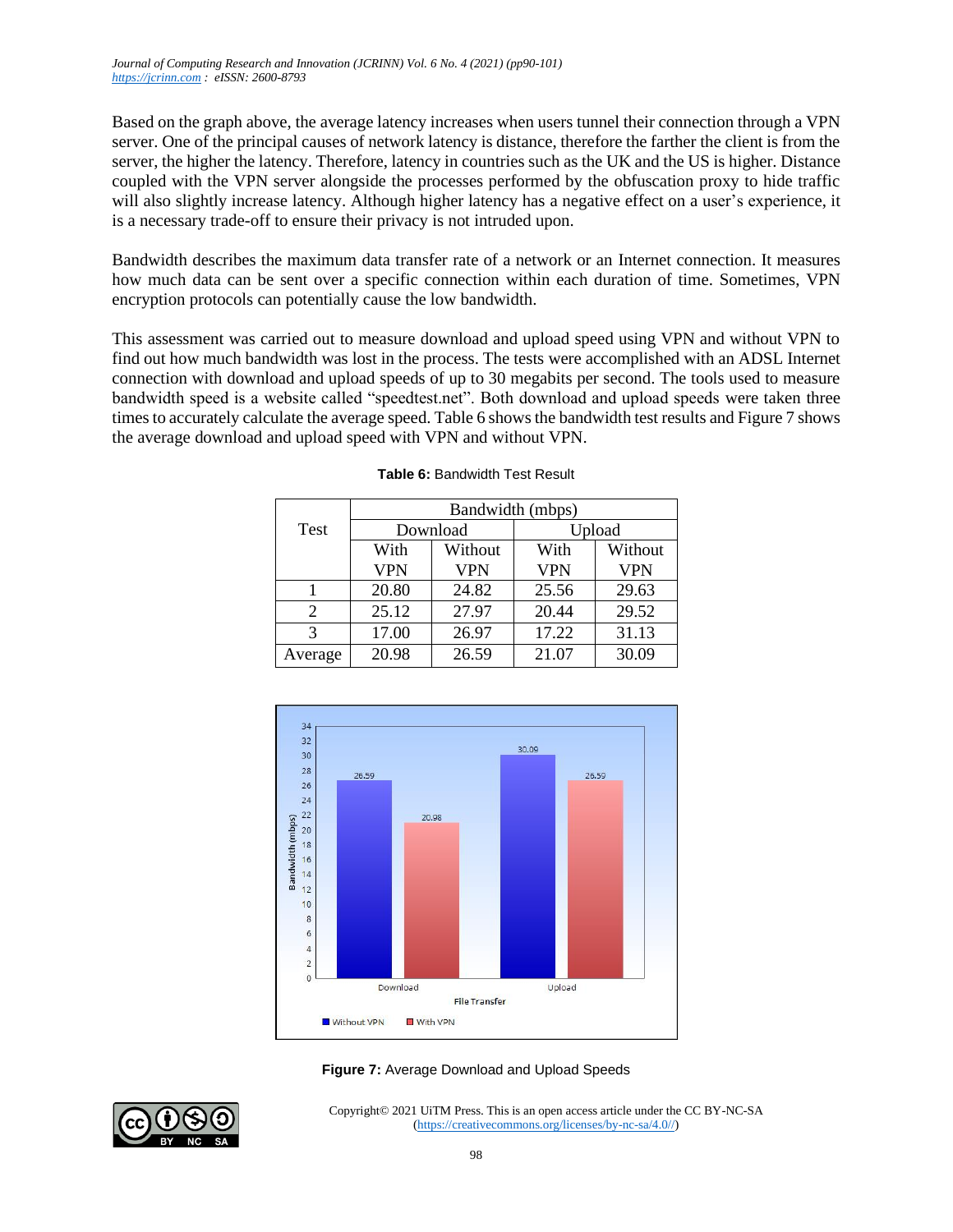Based on the results above, bandwidth decreases when using VPN due to the overhead cost when going through the VPN tunnel.

### **User Acceptance Test**

In software development, user acceptance testing is a process to evaluate whether the solution created fits the user's narrative. The goal of User Acceptance Test (UAT) is to ensure the software or hardware can both handle real-world tasks and perform up to development specifications. For this project, user acceptance testing was performed by giving 32 participants various questions to test their knowledge and awareness of cybersecurity issues such as the dangers of public Wi-Fi.

The questions were formulated using Google form because it is easy and intuitive to use. The participants were given access to the VPN Server to test its functionality. Participants were told to visit blocked websites, send any e-mail, or visit any social media website(s). The ingress and egress packet were captured by a packet sniffer software to test the VPN security (Girdhar, et. al, 2016). After hands-on experience with the VPN Server, participants were requested to offer feedback by answering the Google form questionnaire to evaluate their web browsing experience. Below are the questions used for User Acceptance Test.

- Q1: By using SafeSearch, I would never have to worry about my privacy.
- Q2: By using SafeSearch, information theft can be reduced.
- Q3: By using SafeSearch, I can bypass network restrictions with ease.
- Q4: SafeSearch does not impact my experience when browsing the web (lag, error 404, failed download).



Q5: Overall, I am satisfied with SafeSearch.

**Figure 8:** Mean Results of SafeSearch Prototype Evaluation

Based on Figure 8 above, the outcome was positive as the average mean result was above 4.5. The result shows that the project can perform up to development specifications. Moreover, participants were satisfied

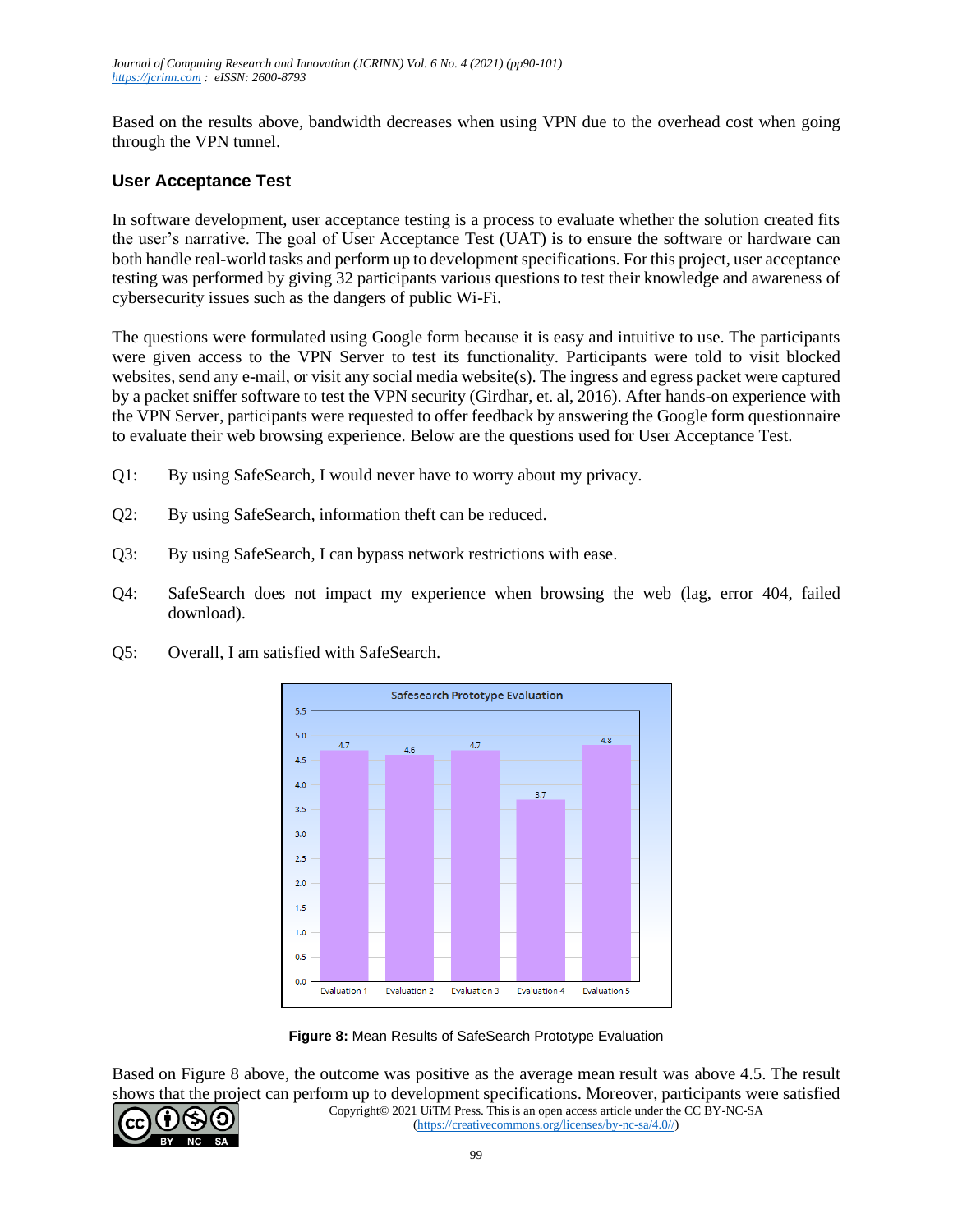with how SafeSearch functioned to secure their privacy by encrypting transmitted packets. This proved that the project was a success.

# **CONCLUSIONS AND RECOMMENDATIONS**

The development for SafeSearch, Obfuscated VPN Server using microcomputer is low-cost implementation and simple to configure. This system was developed to provide secure connection and hide users' online traffic activity when browsing the web on public network. The purpose of this project was to develop a custom VPN server using a low-cost Raspberry Pi so that users can save cost by not subscribing to a premium VPN service or even free VPN. Furthermore, Safesearch is also more secure than any other VPN because it uses the OpenVPN protocol which performs great under high latency connections and provides strong encrypted connectivity to users' online activity. Based on user acceptance test that was conducted with 32 respondents, most of them were satisfied with the VPN and confident that it would protect their privacy. The network performance also declined slightly when connected to the VPN Server but has no significant difference in terms of latency and bandwidth. The SafeSearch network performance is considered to be successful as it is able to provide excellent connectivity along with strong security.

Since the VPN has been completed, there are several recommendations to improve the system for future use. One of the recommendations was to implement a DNS sinkhole inside SafeSearch to block out targeted advertisements. A DNS sinkhole sits between the user and the Internet to intercept any outgoing or incoming DNS requests to block certain domains from accessing the user's device, mainly advertisement websites. Besides that, it is also proposed that an Intrusion Detection System (IDS) be installed to further secure the traffic routed to SafeSearch network traffic which is injected with a virus that can be stopped before entering the network.

# **REFERENCES**

- Akram, Z., Saeed, M. A., & Daud, M. (2018). Real time exploitation of security mechanisms of residential WLAN access points. *Proceedings of the International Conference on Computing, Mathematics and Engineering Technologies (iCoMET)*, 1–5.
- Aung, S. T., & Thein, T. (2020). Comparative analysis of site-to-site layer 2 virtual private networks. *Proceedings of the IEEE Conference on Computer Applications (ICCA)*, 1–5.
- Bodis, M. (2017). *What is obfuscation?* https://hackernoon.com/what-is-obfuscation-30d8cc68b4d8.
- Boldt, K., Kent, K. B., & Herpers, R. (2020). Investigation of encrypted and obfuscated network traffic utilizing machine learning. *Proceedings of the 30th Annual International Conference on Computer Science and Software Engineering (CASCON),* 43–52.
- Girdhar, P., Tech, M., Phool, B., Vishvidhalaya, M., & Khanpur, K. (2016). A study on detecting packet using sniffing method. *Journal of Network Communications and Emerging Technologies*, *6*(7), 45–46.
- Goncharov, D. E., Zareshin, S. V., Bulychev, R. V., & Silnov, D. S. (2018). Vulnerability analysis of the wifi spots using WPS by modified scanner Vistumbler. *Proceedings of the IEEE Conference of Russian Young Researchers in Electrical and Electronic Engineering (EIConRus)*, 48-51.